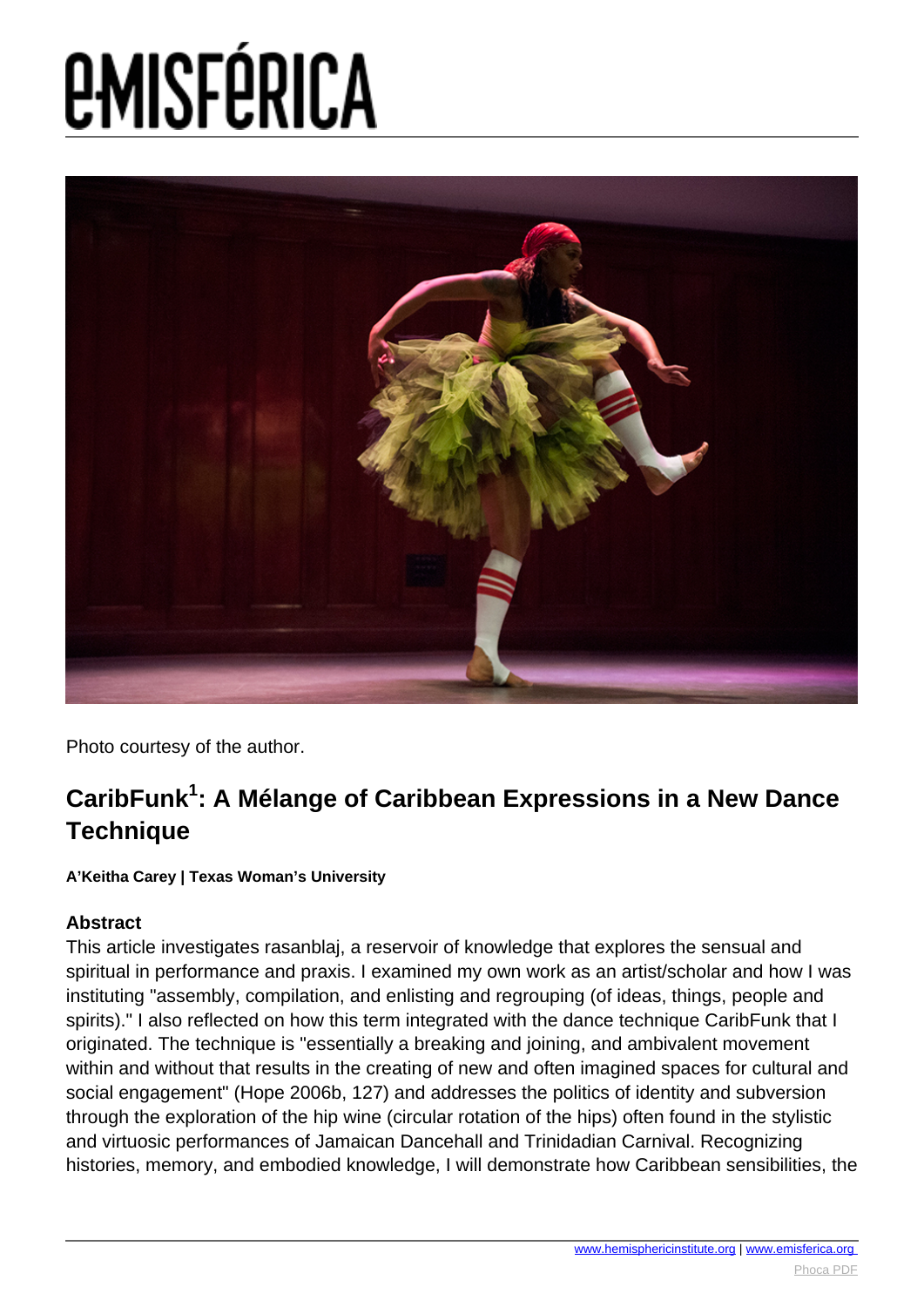erotic as power and CaribFunk serves as a framework to discuss Rasanblaj.

### **Introduction**

When I first read the word rasanblaj in the Hemispheric Institute's call for papers, I experienced a kinesthetic response. Repetition, undulation, and an unconcerned notion of time captivated me as my kinesthetic pronunciation of the word formed my dance. Naturally, I wanted to physicalize the pronunciation and articulation of the word ras-san-blaj. My hips found a rhythm, while my pelvis supported the groove. Once I was comfortable with the cadence, my torso followed the rotations that were summoned by this lyrical entrée. Rasanblaj is defined as "assembly, a compilation, enlisting, regrouping, of ideas, things, people and spirits" (e-misférica 2014). I went through my own mental checklist of how I connected with each word through performance. I examined my own work as an artist/scholar and how I was instituting assembly, compilation, enlisting, and regrouping (of ideas, things, people and spirits). I also reflected on how this term integrated with the dance technique CaribFunk that I originated. The technique is "essentially a breaking and joining, and ambivalent movement within and without that results in the creating of new and often imagined spaces for cultural and social engagement" (Hope 2006b, 127).



[C](images/e-misferica/11.2_images/112_lg_carey_01.jpg)ourtesy of the author.

Employing rasanblaj as an entry point, I examine commonalities, hybridity, erotic agency, and aesthetics in Caribbean performance suggesting that the terms used to define rasanblaj also describe CaribFunk. CaribFunk is a 21<sup>st</sup> century mutation of foundational dance, fitness, and somatic paradigms (Carey 2011). CaribFunk is a fusion of Afro-Diasporic and Euro-American principles of movement and epistemologies. The technique is rooted in an Africanist aesthetic and expression. It employs Caribbean popular culture, particularly Trinidadian Carnival and Jamaican Dancehall phraseology, as a methodological and pedagogical practice. The technique aims to assist students in connecting, embracing, and engaging with their hips, translating life experiences, biographies, and mythologies through their pelvis—essentially learning to speak a new language (Carey 2011). CaribFunk coalesces the vertical and horizontal, embodies Caribbean performance and politics, and explores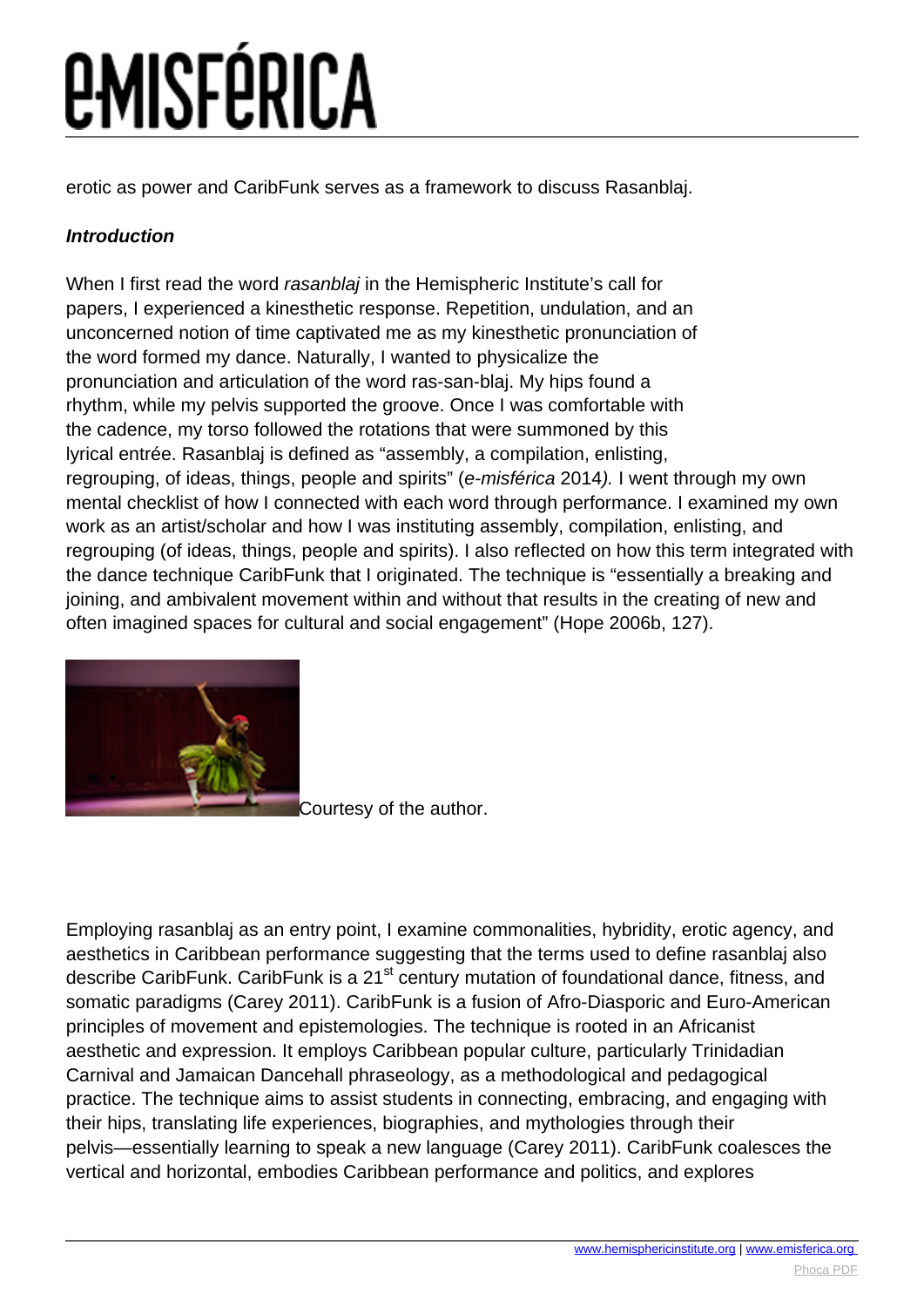Jamaican Dancehall and Trinidadian Carnival as a reservoir of knowledge that explores the sensual and spiritual. I assert that CaribFunk technique is an example and mutation of rasanblaj. It is also a technology and method of conditioning (mind, body, and soul) that can promote (female) strength, liberation, sensuality, and virtuosic ability. The technique addresses the politics of identity and subversion through the exploration of the hip wine (circular rotation of the hips) often found in the stylistic and virtuosic performances of Jamaican Dancehall and Trinidadian Carnival. This notion of identity and becoming is erotic, and the erotic is power.

Black feminist writer Audre Lorde uses the term erotic to describe how women achieve empowerment and knowledge through a creative energy that provides an awareness of self, history, and our bodies. Through this summation and re-definition of the term erotic, Lorde asserts that the erotic is power (Lorde 1984). The hip wine is a practice of erotic power, "It analyzes the empowering and liberating potential of selective manifestations of a 'dancehallized' identity which is transmitted from within the disempowering and socially darkened spaces of . . . depressed communities" (Hope 2006b, 127). I am interested in how one ascertains this erotic expression within policed environments, how particular spaces and places provide erotic mobility, how citizenship is performed corporeally, and how "Caribbean forms of erotic agency address fundamental issues regarding the praxis of embodied freedom" (Sheller 2012, 16), specifically through the hip wine.



[C](images/e-misferica/11.2_images/112_lg_carey_02.jpg)ourtesy of the author.

Jamaican scholar Carolyn Cooper discusses this idea of the erotic as a performed identity in the Dancehall; participants (women) are able to express themselves in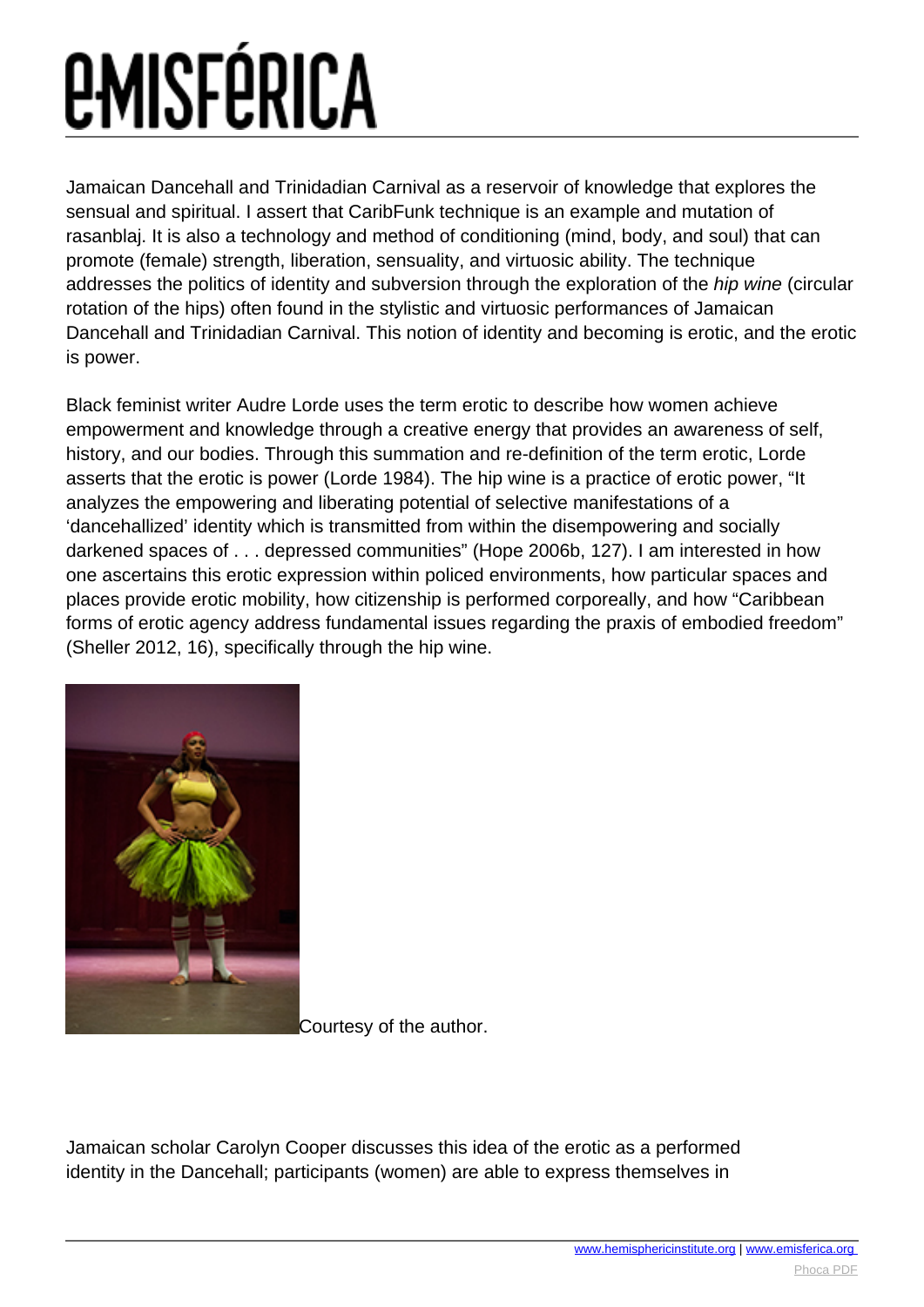contrast to the restrictive roles that are assigned to them due to their status (Springer 2007). In this social space, women "embrace their sexual selves and appreciate the erotic power of their bodies without 'feeling shame'" (Springer 114). This power is a revolt against oppression and repression rooted in colonialism; this agency is inclusive of a subversive energy that is an expression of an Afro-diasporic reading of what Mimi Sheller (2012) calls *citizenship from below*. Sheller states, "Citizenship from below addresses the deeper constitutive struggles over embodied freedoms and embodied constraints within unequal interpersonal and international relations" (2012, 22). I argue that the hip wine functions as an embodied performance of citizenship and is an expression of erotic agency that is "the antithesis of enslavement" (Sheller 2012, 245). The erotic in this context empowers women to reclaim their lives, kinesthetic and cultural language, and bodies from oppressive constructs in society (Lorde 1984).

Power is sourced from many different venues. I posit this notion of the erotic as power as a central modality in my research, investigating how this dynamism is manifested in Caribbean cultural performance in which the hip wine serves as the corporeal declaration of this phenomenon. Women of all nationalities, shapes, and sizes can plug into this source. It does not discriminate against, castigate, or reject its participants. One may recognize this power and incorporate it into their existence. One may acknowledge the power but not know how to access it, or one may have no knowledge of such power (Lorde 1984). How can a woman plug in? How can she conjure up this power—safely? The erotic is found within each woman and consists of spirituality and consciousness. The erotic and spirituality are dichotomous, existing on the same metaphysical plane, providing incomparable strength to the fearless conscious woman, usurping ideologies and philosophies that manipulate and subjugate women. Lorde provides a provocative manifesto for women to honor, respect, avow, and perform this power. When I reflect on the Dancehall Queen Competitions2 in Jamaica and worldwide, I can identify these attributes in the participants' performances. Though some may find that "this feminine persona is more so actively engaged in the promotion of a capitalist-influence sexuality for the benefit of men" (Hope 2006a, 69), I am reminded that these competitions are representations of women recognizing their power. They are women who boldly celebrate abhorred movements, constructs, and value systems that are in direct conflict with the "normalized" culture. Women who perform in these competitions graph, define, and negotiate their own ontologies, providing counter discourses to social standards that valorize the "disembodied body" (Niaah 2010, 136). This disembodied figure conflicts with Western standards, and these women posture the dancing body that wines as a transformative, powerful, and free agent of resistance (Niaah 2010).

#### **Rasanblaj…CaribFunk…Caribbean Performance as Praxis**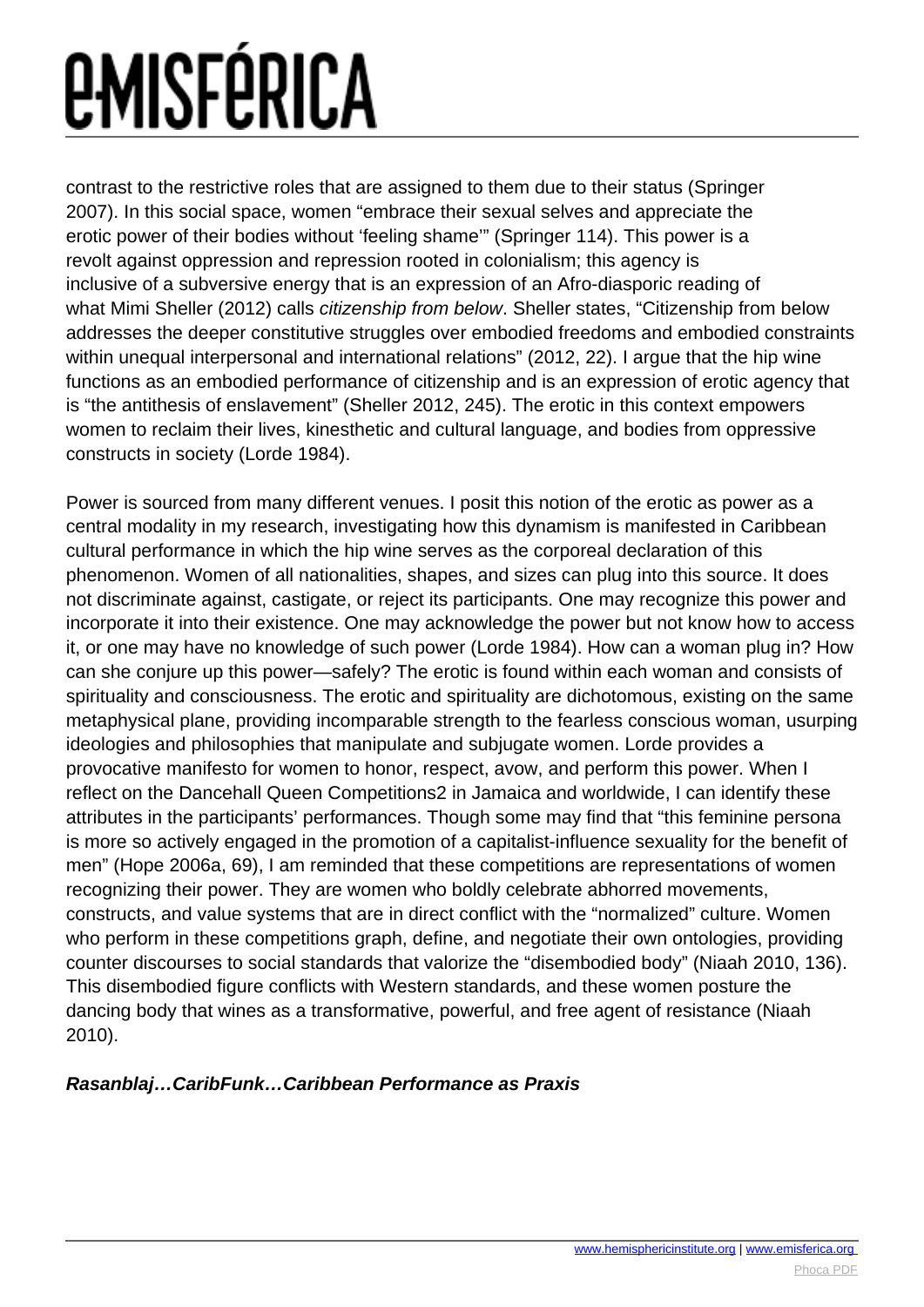

[C](images/e-misferica/11.2_images/112_lg_carey_03.jpg)ourtesy of the author.

As Congolese Soukous superstar Tshala Muana's upbeat song "Banda Yango" plays in the background, I instruct the dancers in my CaribFunk class to find the rhythm by moving their hips side-to-side in a swaying motion, with their hands in a free-style groove that matches the coolness of the hip sway. The dancers are asked to imagine themselves at Carnival, playing mas,<sup>3</sup> dressed in their elaborate costumes and feeling "di riddim." I ask them to envision the array of costumes, colors, the pulsation and vibration of the music, the smells of the food, and the feel of the sweat on their skin. The dancers' cool sways transition to slow figure eights with hands akimbo<sup>4</sup> for two counts of eight. The dancers deepen their pliés<sup>5</sup> and wines. This slow wine increases to a fast circular wine, down to the ground for four counts and back up for four counts. The dancers repeat this lowering and rising movement. I watch hips find the rhythm and backs arch, allowing the hips to open and speak. Now the party begins. The CaribFunk phrase commences with two bouncy walks forward, torsos parallel to the floor. The right leg lifts to thrust the hip open, and this repeats on the left side. The tailbone salutes the heavens, bouncing on the beat. The phrase travels side-to-side with two folkloric-inspired turns—right and left, emulating the flowing rivers that Oshun, the African goddess of love and sensuality, adores. Salsa side and salsa back, right and left, transitioning the dancers upstage, moving their arms backwards in a carving motion to match the movement of the feet. The dancers place themselves in a comfortable position in the room with finesse and grace, placing their feet in first position, turned out. Their hips rotate in a circular motion. The body continuously lowers to the floor. The knees rotate in an inward and outward rotation. The dancers' imaginary baskets are balanced on their heads; they dare not spill their contents as their torsos undulate, shifting side-to-side. Hips wine smoothly, delighting in the instrumentation of the orchestra. These movements intersect, expressing the torso-hip-knee connection and articulation, the circular rotation of the hips, and the inward-outward rotation of the knees that are dominant in Afro-Caribbean movement. I have taken elements of both Soukous and Mutuashi to structure the vocabulary of CaribFunk, retaining the Africanist aesthetic and the erotic as power: rasanblaj.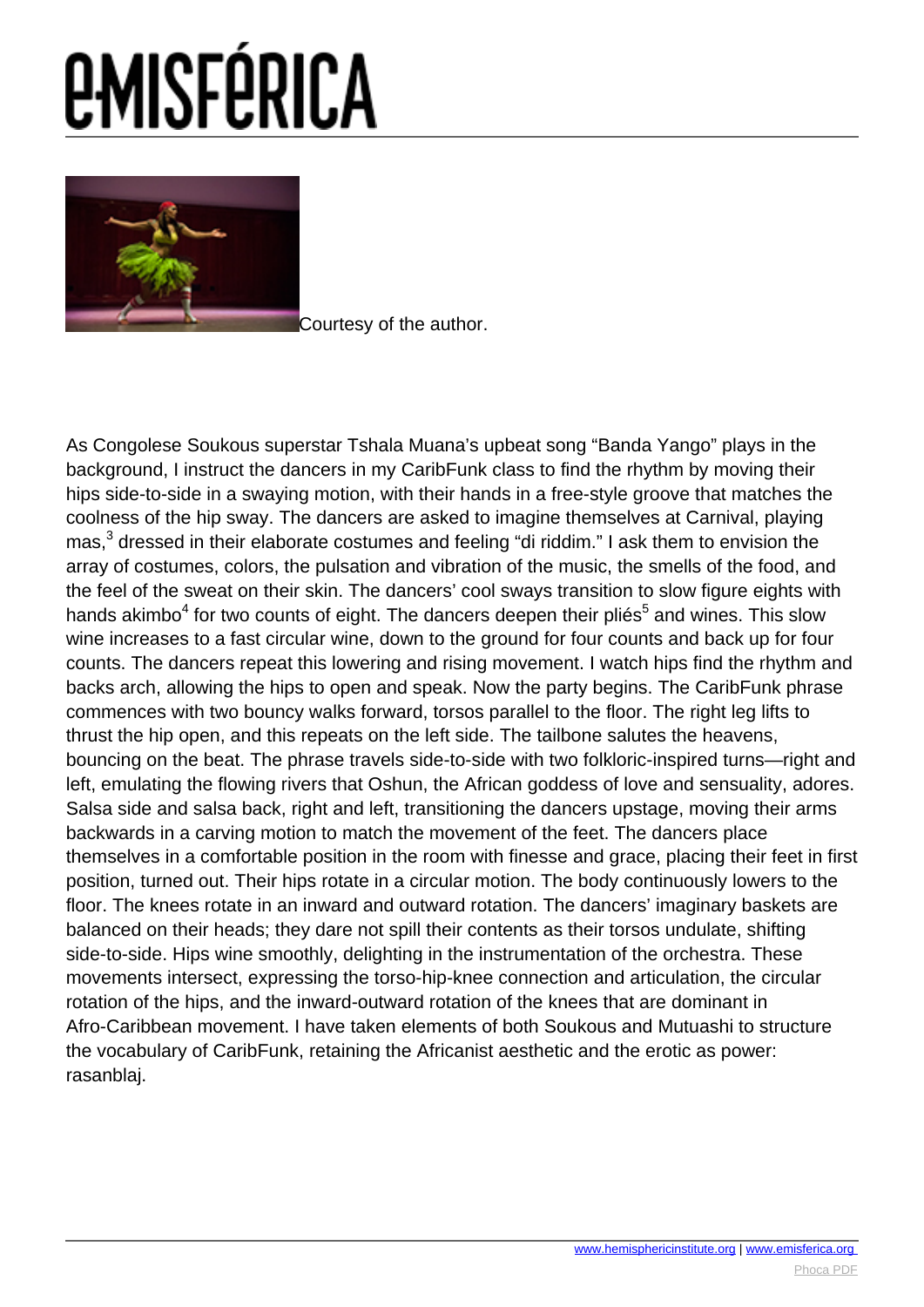# *<u>EMISFÉRICA</u>*



[C](images/e-misferica/11.2_images/112_lg_carey_04.jpg)ourtesy of the author.

This performance geography is rooted in a praxis that investigates kinesthetic creolized expressions of the erotic and sexual agency. It is configured with liberatory implications and bodily techniques invoking arousal of the senses, spirituality, and an embodied freedom. Extending through cultures and histories that are practicing sexual citizenship, the technique redefines "normal" and redresses the politics of the body, sexuality, and respectability through the lens of the abject and marginalized body. Corporeal techniques that communicate intersections of sensuality, sexuality, vulgar, and slackness are introduced into the performance sphere (the dance studio), circumventing the political and controversial criticism of the colonial ideologies.

### **Why You Winin' Gal?**



[C](images/e-misferica/11.2_images/112_lg_carey_05.jpg)ourtesy of the author.

My interest in the body, particularly the hip, has been long-standing due to my specialized interest in Caribbean music and dance and popular culture. Researching movement for CaribFunk, I observed similarities between the movements performed in Jamaican Dancehall, wining at Carnival in Trinidad, and movements that are performed to Congolese Soukous and Mutuashi. Through this discovery, I had an "aha" moment, deciding that this needed further exploration not only within the context of movement derivation, but for my own interest in cultural identity, citizenship, and commonalities, and how these ideas also ground CaribFunk technique. Layering this movement epiphany with my own experiences of how I identified with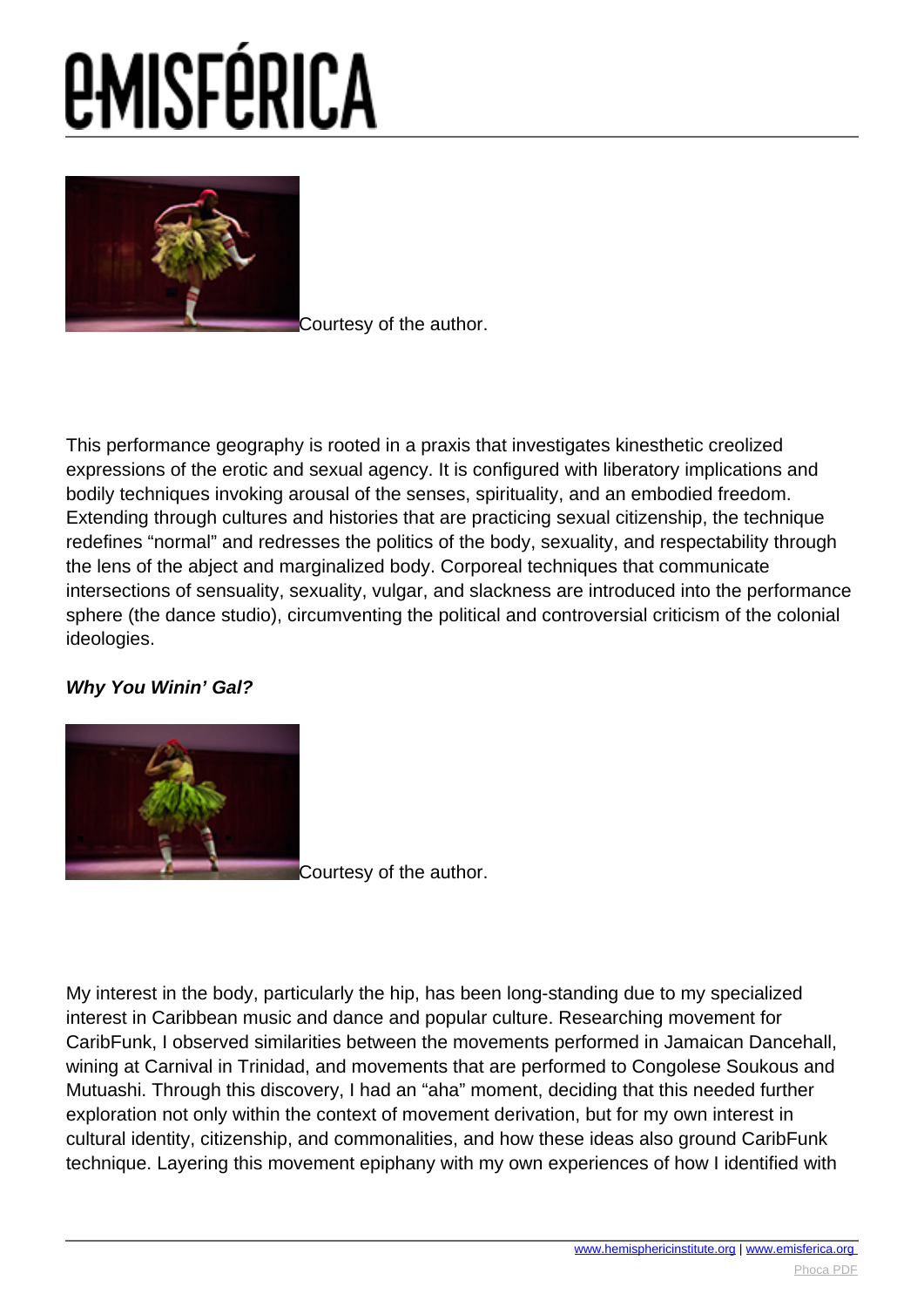the wine and the conversations held with many of my students, I concluded that it was important that the notion of agency and empowerment needed to be included in discourse surrounding the technique. Quite simply, I was proclaiming that the hip wine can be a liberatory practice, contributing to the pleasures and fantasies of imagination that aid in creative expressions of identity. This notion of creating identity through the imagination has been posited by many scholars focusing on Afro-diasporic bodily expressions. Sheller's theorization on "citizenship from below" encapsulates my understanding of this concept, not only as a theorist, but also as a movement practitioner. Sheller suggests that for one to enact citizenship, she or he must then assume the position of the "gendered, racialized, and sexed subject" (2012, 26). This body participates in a corporeal conflict. My understanding is that the aim is to reorganize history as it relates to the exclusion and repression of the marginalized individual. She performs an embodied freedom that is not only political, but also a spiritual and sensual regime resurrecting ancestral memories and bodily practices (Sheller 2012); this is an imagined freedom articulated through the body.

I assert that these women are enacting a subversive energy and "the erotic as power" through the hip wine in multiple (Caribbean) performance spaces. Along with Cooper (1993, 2004) and Niaah (2006, 2010), my aim is to reclaim this maligned movement, engaging with it in a positive sense, re-inscribing Lorde's "erotic as power" as a tool for circumventing and usurping the negative politics associated with the articulation of the hip and the spaces in which this power manifests. Deploying and recognizing this power and the subversive nature of the hip wine, toying with decency, and rebelling against the politics of respectability, Lorde's argument supports Cooper's claim that this expression of culture and identity in the Dancehall demonstrates that power is actualized through the body, specifically the hips. Sheller states:

The embodied corporeal performances associated with Caribbean music not only potentially support personal agency and sexual objectivity, but they also have been described as constructing autonomous counter-spaces and collectively shared-counter-ideologies of freedom. (2012, 265)

The Caribbean cultural performance of the hip wine connotes an erotic agency produced by the citizens of the bottom. Re-reading and re-imagining colonial history, I place this bodily technique as the central focus of CaribFunk, arguing that this technique, which is a mélange of histories, identities, and expressions, navigates the socio-political terrains of respectability politics, race, class, and patriarchal assumptions and expectations of female expression and womanhood. The technique usurps colonial repressions by the incorporation of the bodily parts that have been reviled. Through the term rasanblaj, I brazenly enter the gates of erotic agency. I find efficacy and voice through Dancehall and Carnival culture; through this voice, I am also able to develop a praxis that acknowledges the subaltern as a principal actor in this performance. These celebrations serve as a space for liberation and empowerment, not only for myself but for many of the students that I teach. My aim is to articulate and expose colonized dance curricula in higher education to this Caribbean epistemology that exemplifies rasanblaj.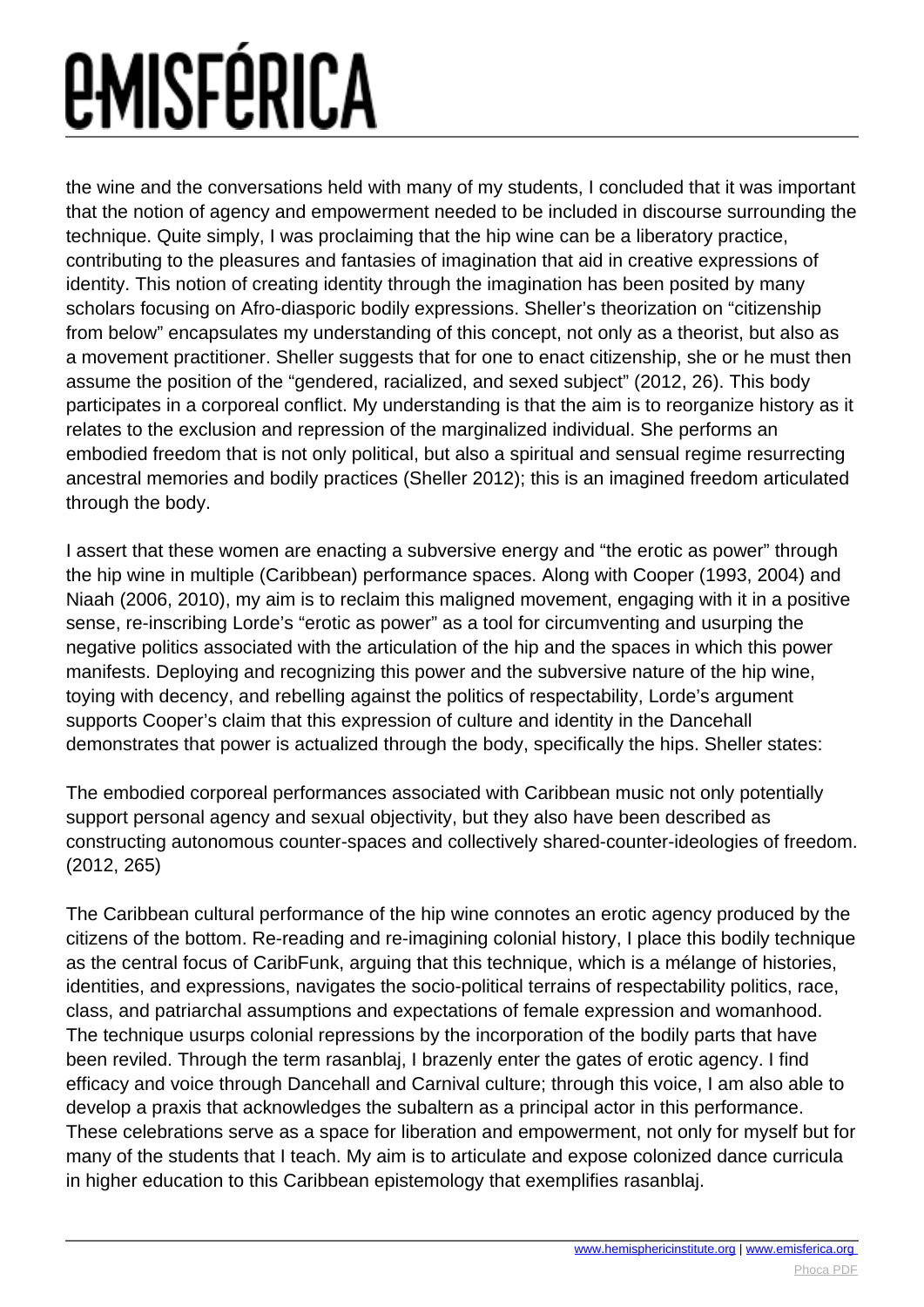## *<u>EMISFÉRICA</u>*

**A'Keitha Carey** is originally from the Bahamas. She received her B.A. in Dance from Florida International University and an M.F.A. in Dance from Florida State University. She completed her Certificate in Woman's Studies from Texas Woman's University where she is currently working to complete her PhD. A'Keitha created CaribFunk technique, a genre fusing ballet, modern, Afro?Caribbean, and fitness principles. Her research attempts to redefine Black femininity, establishing the relationship between the technique and Caribbean popular culture, addressing why it is important to WOC in academia, and reinforcing the marriage between Caribbean dance, sensuality, strength, and the erotic as power.

#### **Notes**

 $1$  CaribFunk is a registered trademark of the author.

- $2$  A competition which showcases the virtuosity of women dancing to Jamaican dancehall.
- 3 Those costumed participants in carnival who are dancing through the streets
- <sup>4</sup> On the hips
- <sup>5</sup> Bending of the knees

### **Works Cited**

Asante, K. W. 2001. Commonalities in African dance: An aesthetic foundation. In Moving history/dancing cultures: A dance history reader, eds. A. Dils and A. C. Albright, 144-151. Middletown, CT: Wesleyan University Press.

Carey, A. 2011. "CaribFunk technique: Afro-Caribbean feminism, Caribbean dance and popular culture". Journal of Pan African Studies. 4(6):126-147

Cooper, C. 1993a. Noises in the blood: Orality, gender, and the 'vulgar' body of Jamaican popular culture. Durham, NC: Duke University Press.

———. 2004b. Sound clash: Jamaican dancehall culture at large. New York, NY: Palgrave Macmillan.

–. 2005c. Sweet and sour sauce: Sexual politics in Jamaican dancehall culture. Paper presented at the The Sixth Jagan Lecture at York University, Ontario, Canada.

-, 2007d. The legacies of slavery and emancipation: Jamaica in the atlantic world. Paper presented at the Ninth Annual Gilder Lehrman Center International Conference at Yale University, New Haven, CT.